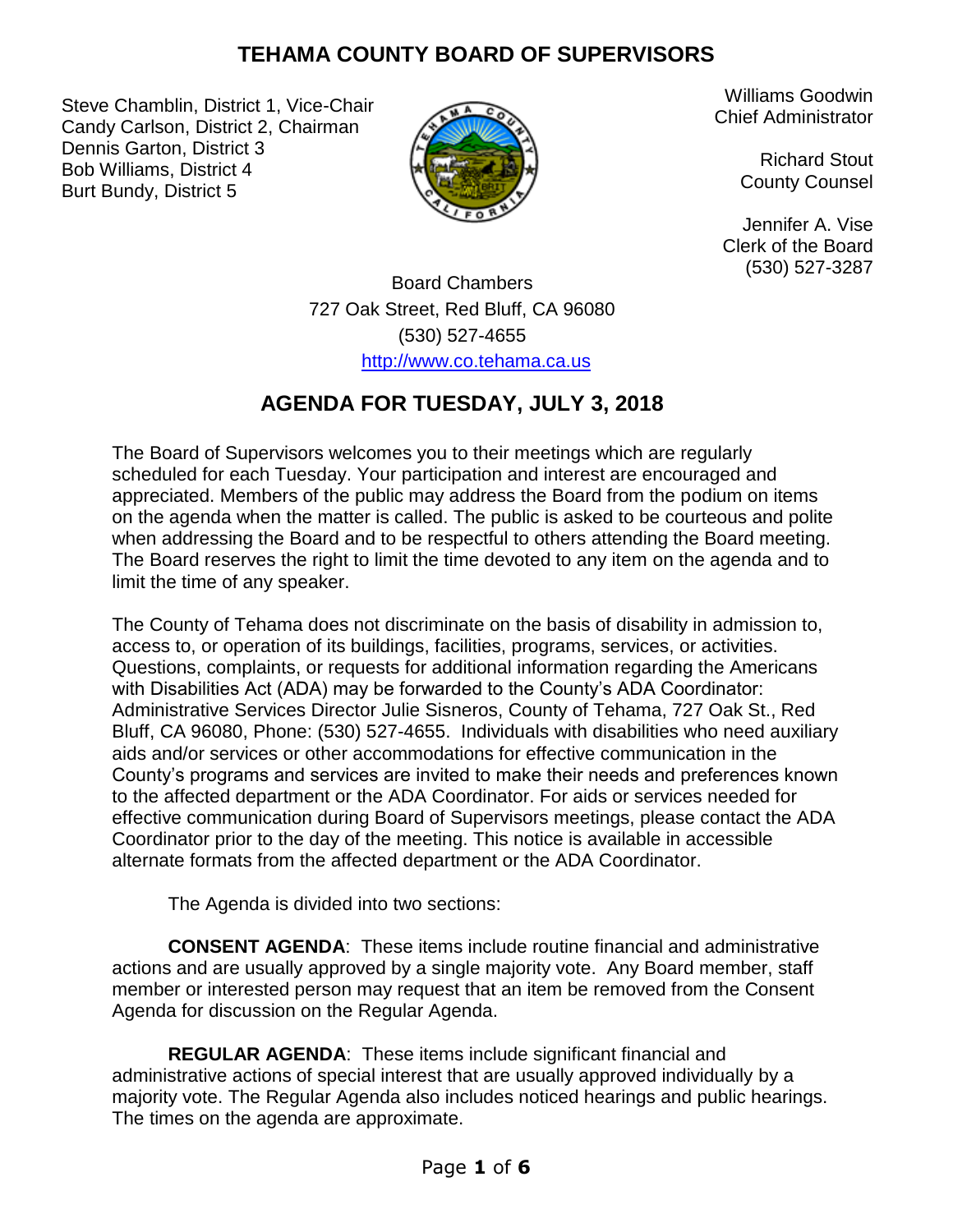Any written materials related to an open session item on this agenda that are submitted to the Board of Supervisors less than 72 hours prior to the Board meeting, and that are not exempt from disclosure under the Public Records Act, will promptly be made available for public inspection at the Tehama County Clerk of the Board of Supervisors Office, 633 Washington St., Rm. 12 (P.O. Box 250), Red Bluff, California, 96080, (530) 527-3287 during normal business hours.

The deadline for items to be placed on the Board's agenda is 5 p.m. on the Wednesday Thirteen days prior to the meeting on Tuesday, unless a holiday intervenes. Items not listed on the Agenda can only be considered by the Board if they qualify under Government Code Section 54954.2(b) (typically this applies to items meeting criteria as an off agenda emergency).

**8:30 AM** - Members of the public may address the Closed Session matters at the time the closed session is announced.

- 1. CLOSED SESSION
	- a) PERSONNEL / PUBLIC EMPLOYEE PERFORMANCE EVALUATION (Government Code Section 54957)

Title: Public Guardian / Public Administrator

- 2. CLOSED SESSION
	- a) PERSONNEL / PUBLIC EMPLOYEE PERFORMANCE EVALUATION (Government Code Section 54957)

Title: Health Services Agency Executive Director

- 3. CLOSED SESSION
	- a) PERSONNEL / PUBLIC EMPLOYEE PERFORMANCE EVALUATION (Government Code Section 54957)

Title: Chief Administrator

### **10:00 AM CALL TO ORDER / PLEDGE OF ALLEGIANCE**

#### **REMINDER**

**CANCELLATION OF MEETING** – The July 10, 2018 meeting of the Board of Supervisors is cancelled.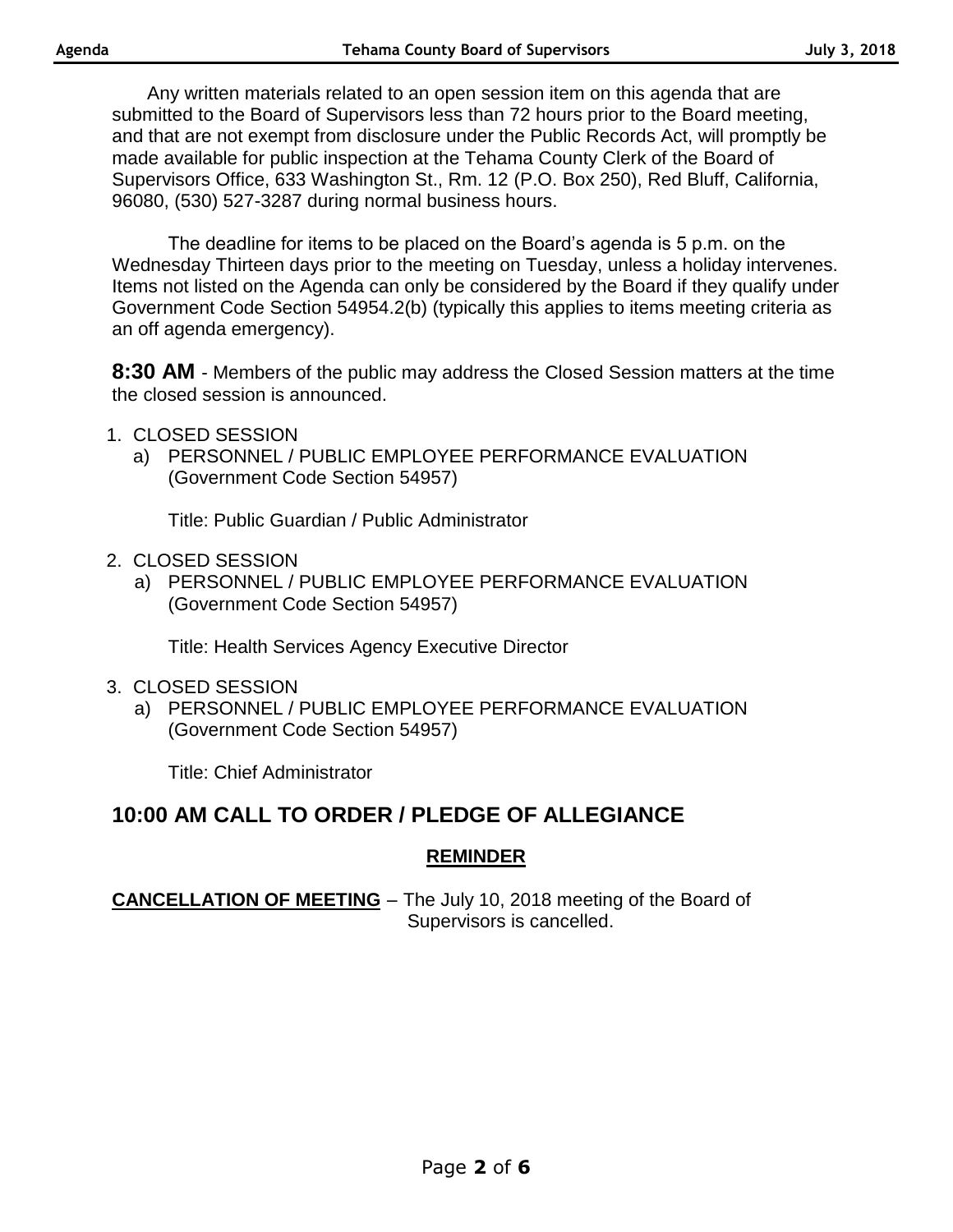4. PUBLIC COMMENT PERIOD - This time is set aside for citizens to address the Board on any item of interest to the public that is within the subject matter jurisdiction of the Board. The Chair reserves the right to limit each speaker to three (3) minutes. Disclosure of a speaker's identity is purely voluntary during the public comment period. Individuals addressing the Board are to speak clearly into the microphone. Public comment will last no longer than 30 minutes and will be re-opened at the end of Regular session if necessary.

## **ANNOUNCEMENT OF AGENDA CORRECTIONS**

## **REPORTABLE ACTIONS FROM CLOSED SESSION**

## **ANNOUNCEMENTS BY DEPARTMENT HEADS**

## **CONSENT AGENDA**

- 5. APPROVAL OF MINUTES a) Waive the reading and approve the minutes of the meeting held 6/12/18
- 6. AUDITOR CLAIM a) Public Defender, 53221, Anu Chopra, \$1,171.50
- 7. GENERAL WARRANT REGISTER June 9-15, 2018
- 8. AUDITOR/ CONTROLLER
	- a) Pursuant to Government Code section 29802, authorization to re-issue stale dated Warrant No. 70734225, issued 8/11/17 in the amount of \$320 to EJM Digital, LLC.
- 9. AUDITOR / PERSONNEL
	- a) Request approval of a Personnel Action Form for a leave absence due to an nonindustrial injury for Employee #1866 from 7/29/18 through 7/31/18

### 10.ADMINISTRATION

a) AGREEMENT - Request approval and authorization for the Chair to sign the Agreement with Nichols Melburg Rossetto Architects (NMR) for the purpose of providing architectural/engineering services for the rates as set forth in Exhibit "B" with a maximum compensation of \$40,000 for each individual project, effective 9/1/18 and shall terminate 8/31/21

(Miscellaneous Agreement #2018-176)

### 11.CLERK & RECORDER / ELECTIONS

a) AGREEMENT - Request approval and authorization for the Clerk & Recorder to sign the amendment to the Agreement with DFM Associates (Misc. Agree. #42- 2013) for providing Election Information Management System (EIMS) software to manage various processes used to register and manage voters as well as the election process, thereby adjusting the fee to \$1,717 per month and extending the term to 6/30/23

(Miscellaneous Agreement #2018-177)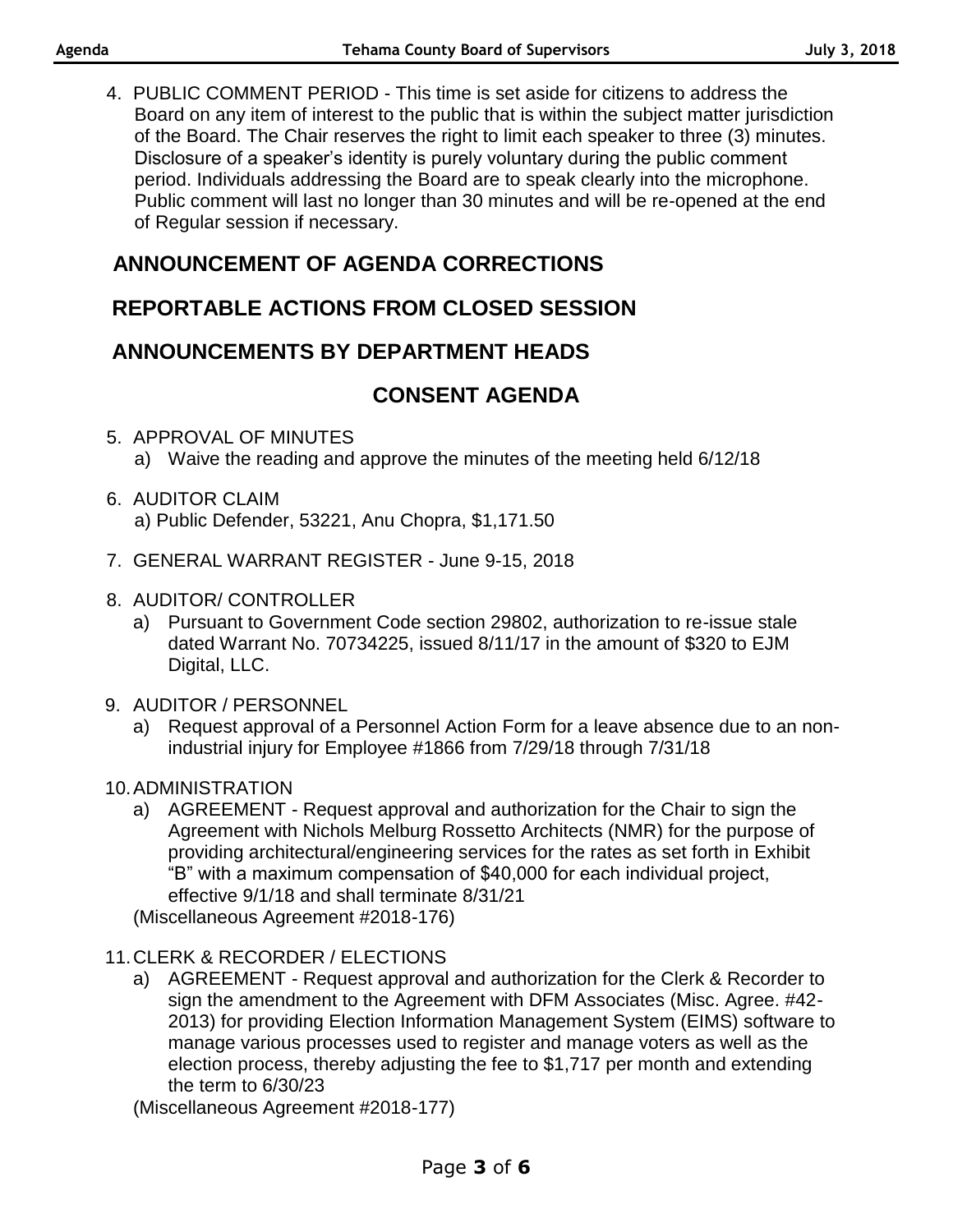12.HEALTH SERVICES AGENCY / MENTAL HEALTH DIVISION / CLINIC DIVISION

a) AGREEMENT - Request approval and authorization for the Executive Director to sign the agreement with Staff Care Inc. for the purpose of locating and arranging for locum tenens Physician(s), Psychiatrist(s), Psychiatric Nurse Practitioner(s), Nurse Practitioner(s) or Physician's Assistant(s) to provide medical services at the placement address for the rates as set forth in Exhibit "A" with total maximum compensation not to exceed \$1,500,000, effective 7/1/18 and shall terminate 6/30/19

(Miscellaneous Agreement #2018-178)

### 13.HEALTH SERVICES AGENCY / MENTAL HEALTH DIVISION

a) AGREEMENT - Request approval and authorization for the Executive Director to sign the agreement with Northern Valley Catholic Social Service, Inc. (NVCSS) for the purpose of providing peer to peer support staff and duties as listed in Exhibit "B" for the rates as listed in Exhibit "C" with maximum compensation not to exceed \$127,622, effective 7/1/18 and shall terminate 6/30/19 (Miscellaneous Agreement #2018-179)

### 14.DEPARTMENT OF SOCIAL SERVICES

a) AGREEMENT - Request approval and authorization for the Director of Social Services to sign the Amendment to the Agreement with Express Services Inc. dba Express Employment Professionals (Misc. Agree. #2017-174) for the provision of administering a subsidized employment program thereby amending the maximum compensation not to exceed \$270,000; and thereby extending the term through 6/30/19

(Miscellaneous Agreement #2018-180)

## **REGULAR AGENDA**

- 15.CLERK & RECORDER / ELECTIONS DIVISION Clerk & Recorder Jennifer Vise
	- a) Receive and file the Certified Statement of All Votes Cast at the Statewide Direct Primary Election held on June 5, 2018
	- b) Declare the winners for each office:
		- 1) Judge of the Superior Court, Office 2 Laura S. Woods
		- 2) County Superintendent of Schools Richard DuVarney
		- 3) Supervisor 3rd District Dennis Garton
		- 4) Supervisor 4th District Robert A. "Bob" Williams
		- 5) Assessor Kenneth L. Brown
		- 6) Auditor-Controller LeRoy M. Anderson
		- 7) Clerk & Recorder Jennifer A. Vise
		- 8) District Attorney Matthew D. Rogers
		- 9) Sheriff & Coroner Dave Hencratt
		- 10) Treasurer/Tax Collector Dana L. Hollmer
	- c) Declare as elected those candidates filing for the Tehama County Board of Education pursuant to attached Certificate of Nomination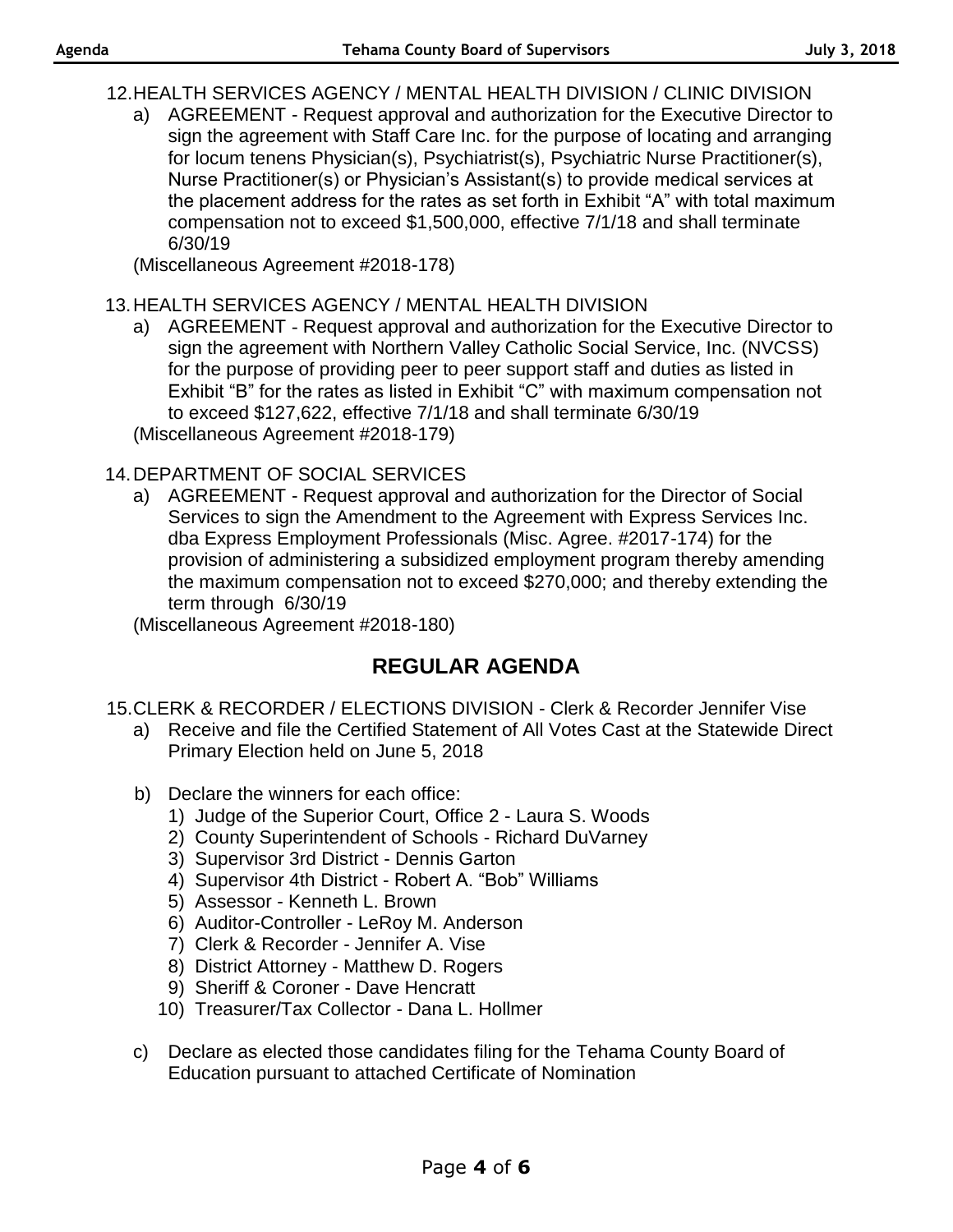- 16.FIRE DEPARTMENT / PERSONNEL Chief Christine Thompson
	- a) Request approval and authorization to revise the Public Safety Vehicle Equipment Mechanic II specification to include the requirement for a valid California's driver's license, effective 7/3/18
- 17.TREASURER / TAX COLLECTOR Treasurer Dana Hollmer
	- a) RESOLUTION NO. 2018-63 Request adoption of a resolution for the distribution of excess proceeds resulting from the sale of tax-defaulted property by Public Auction held June 23, 2015 for Group 3 to be distributed as stated in Exhibit 'A'
- 18.DEPARTMENT OF AGRICULTURE / DIVISION OF ANIMAL SERVICES Animal Care Center Manager Christine McClintock
	- a) Request approval and authorization for the Director of Animal Services to accept a donation from Providing Essentials for Tehama Shelter (P.E.T.S.) in the amount of \$864.64 to the Tehama County Animal Care Center's medical donation account

#### **RECESS to convene as the Tehama County Air Pollution Control District**

- 19.TEHAMA COUNTY AIR POLLUTION CONTROL DISTRICT Air Pollution Control Officer Joseph Tona
	- a) RESOLUTION NO. 2018-64 / AGREEMENT Request adoption of a Resolution approving and authorizing the Air Pollution Control Officer (APCO) to sign the California Air Resources Board FY2017-18 Community Air Protection Program Grant Agreement #G17-CAPP-32 for funding in the amount of \$10,690, effective 3/1/18 to 9/28/21

(Miscellaneous Agreement #2018-181)

#### **ADJOURN to reconvene as the Tehama County Board of Supervisors**

20.HEALTH SERVICES AGENCY – Executive Director Valerie Lucero

- a) ORDINANCE NO. 2061 Creating Chapter 9.29 of the Tehama County Code relating to requirements for the collection and disposal of unwanted drugs and sharps
	- 1) Waive the Second Reading
	- 2) Adopt the Ordinance
- 21.JUVENILE JUSTICE CENTER EXTERIOR PAINT PROJECT Chief Probation Officer Richard Muench
	- a) NOTICE OF COMPLETION Request approval for the Chair to sign the Notice of Completion for the Juvenile Justice Center Exterior Paint Project, as contracted by Affordable Painting Services Inc. of Sacramento, California